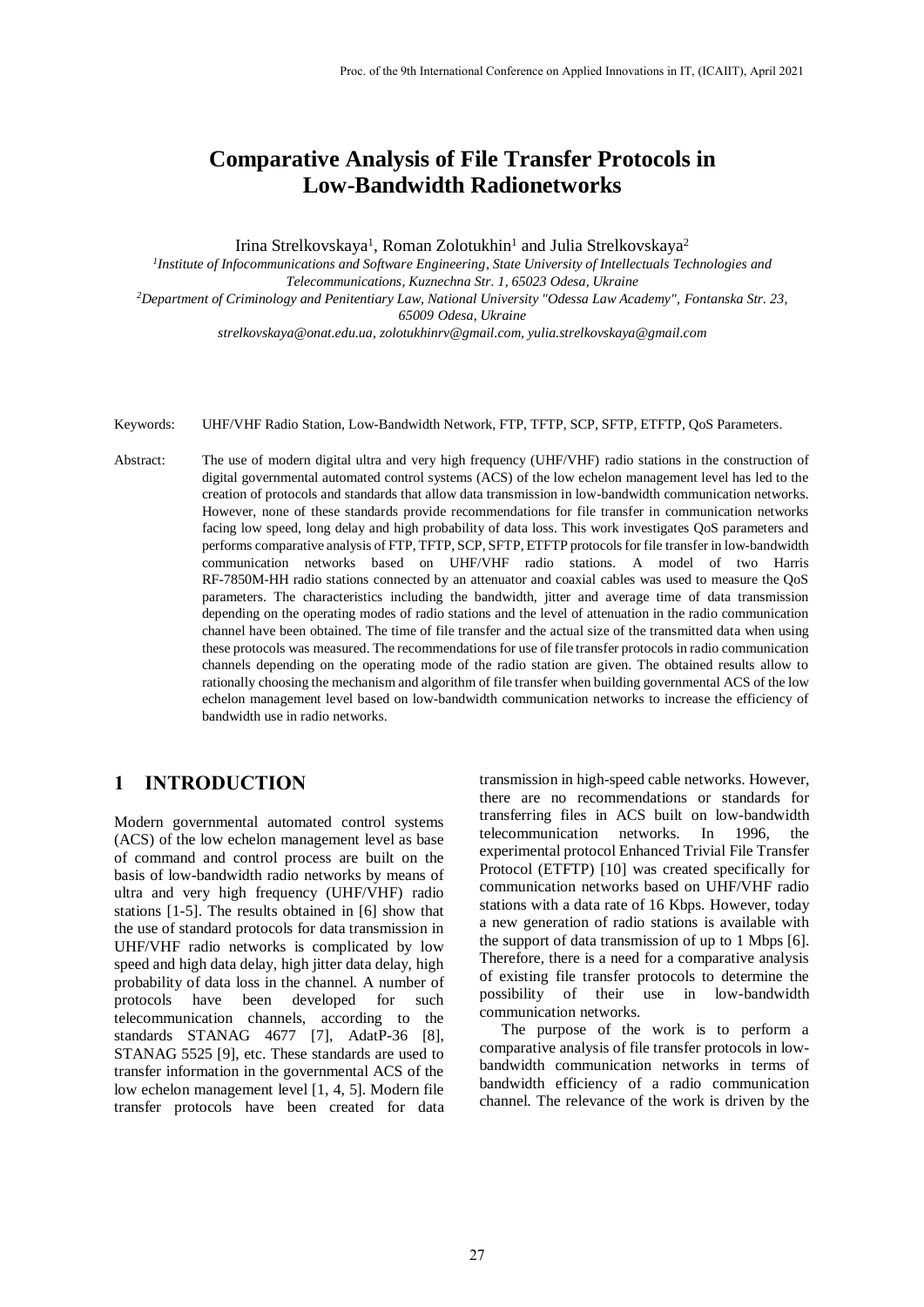lack of recommendations for the use of such protocols in low-bandwidth communication networks, which complicates the construction of governmental ACS of the low echelon management level on the basis of UHF/VHF radio stations.

For comparative analysis, let us consider the following file transfer protocols: File Transfer Protocol (FTP) [11], Trivial File Transfer Protocol (TFTP) [12], Secure Copy Protocol (SCP) [13], SSH File Transfer Protocol (SFTP) [14] and ETFTP [10]. FTP is one of the most common file transfer protocols. Its operation is based on the Transmission Control Protocol (TCP) [15], a client-server architecture and the ability to authenticate users to ensure secure access to data. TFTP is a simple file transfer protocol based on the User Datagram Protocol (UDP) [16] and is used mainly for the network boot of computers. It doesn`t have any authentication or encryption mechanisms. SCP and SFTP are similar in functionality to FTP, but run on Secure Shell (SSH) [17] and transmit files in the encrypted form. ETFTP is an experimental file transfer protocol designed specifically for lowbandwidth radio networks. ETFTP is configured according to the QoS parameters of the radio channel and considers the maximum possible speed and delay of data transmission. This protocol works on the basis of UDP and is focused on ensuring reliable file transfer with maximum speed and the smallest amount of service information.

Section 2 presents the results of experiments, that research and analyze the QoS parameters of file transfer and gives recommendations about their usage.

Section 3 provides the conclusions about usage of different file transmission protocols over UHF/VHF radio networks based on experiment results.

## **2 RESEARCH AND ANALYSIS OF QOS PARAMETERS**

The scheme shown in Figure 1 was organized to take the necessary measurements. RF-7850M-HH, manufactured by Harris, are used as UHF/VHF radio stations. The radio stations are connected to each other via a coaxial cable and an attenuator with a variable attenuation level. The attenuator has three possible attenuation levels of 40, 80 and 120 dB. The power of radio stations is set to 1 W. Different levels of attenuation will simulate external interference affecting the radio channel. Personal Computers (PC) are connected to radio stations via Ethernet cable with RJ-45 (12067-5220-01) from Harris radio station accessories.



Figure 1: Scheme of the communication network for measurement.

The PC has the Ubuntu 20.04.1 LTS operating system [18]. The next utilities are used to transfer files via different protocols:

- vsftpd version 3.0.3 implements FTP, TFTP and SFTP protocols;
- OpenSSH version 1.0.2g implements SCP protocol;
- etftp and etftpd version 1.1.3 together implement ETFTP protocol.

For measurements, let us consider three modes of operation of the radio stations: FF - narrowband mode with a fixed carrier frequency, ANW2C (M-TNW) broadband mode, QL1A - narrowband mode with frequency-hopping spread spectrum (FHSS). Let us consider 10KB, 100KB and 1MB files to be transmit via the UHF/VHF radio network. Larger files are not considered for the transmission because according to the bandwidth limits of the UHF/VHF radio network obtained in [6], such a transmission can take up to several hours, which can result in the loss of information relevance. According to [10], to estimate the effectiveness of the ETFTP protocol let us use the ratio of file size to the time of its actual transfer from one PC to another as the QoS parameter. The mentioned period includes the time to establish a connection, data transfer and disconnection. In this work, in addition, the actual size of the transmitted data is measured, which allows to evaluate the efficiency of using the bandwidth of the radio channel.

#### **2.1 Research and Analysis of QoS Parameters in FF Mode**

Three experiments were conducted to evaluate the QoS parameters and compare file transfer protocols in low-bandwidth communication networks in the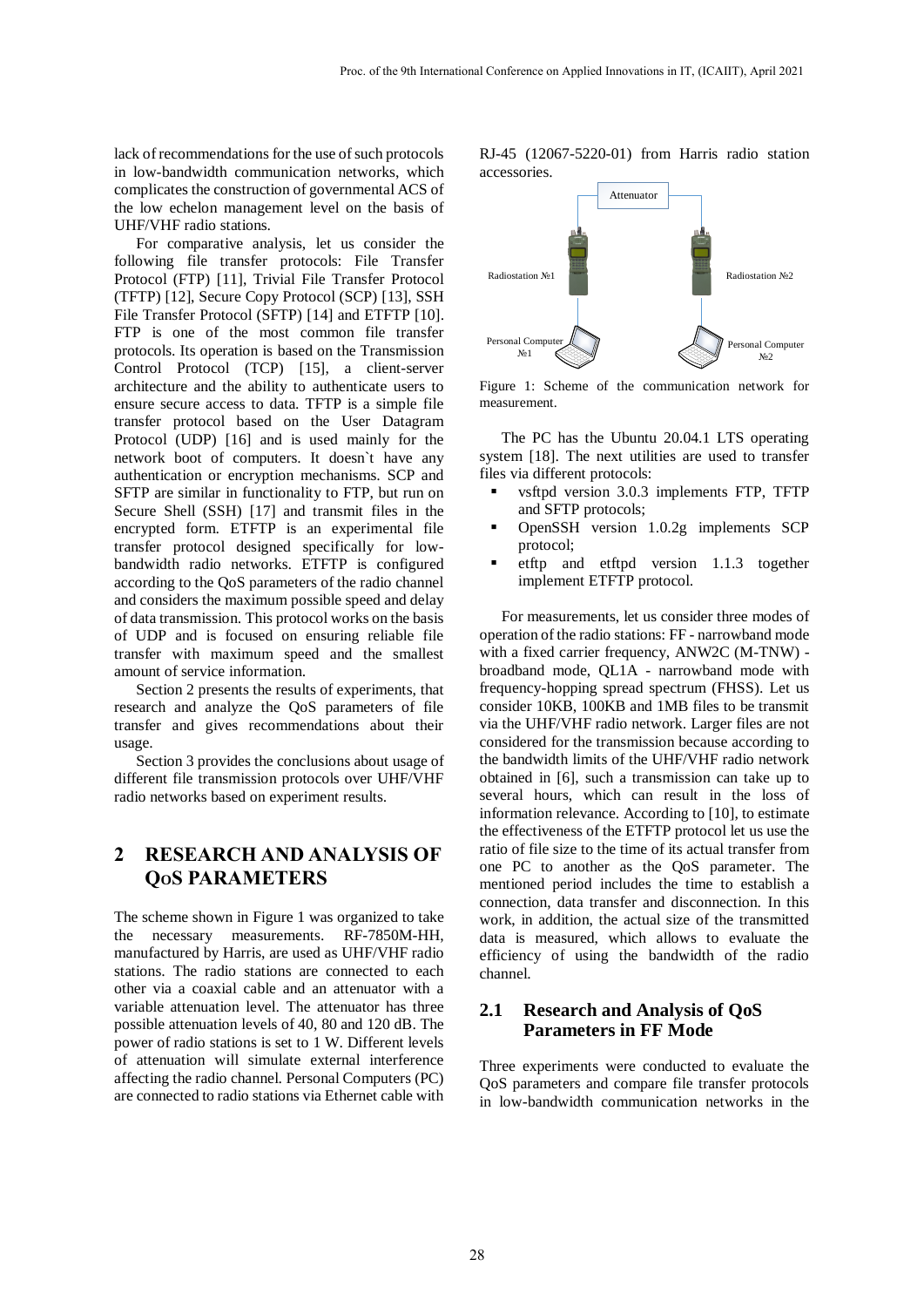narrowband FF mode of UHF/VHF radio station. Let us consider three cases of measuring the QoS parameters at attenuation of 40, 80 and 120 dB, respectively.

The first experiment: set the attenuator to attenuation of 40 dB, and the radio station to the FF mode. Similarly to [1], the measurements of QoS parameters of the low-bandwidth radio network were performed and the following values were obtained:

- bandwidth 102 kbit/s;
- iitter 126 ms:
- the average ping  $-1189$  ms.

Files of different sizes from PC №2 to PC №1 were transferred, and measured the time of file transfer and the actual size of the transmitted data was measured. The results are shown in Table 1.

|              | 10 KB file |       | 100 KB file |           | 1MB file |           |
|--------------|------------|-------|-------------|-----------|----------|-----------|
|              | Time,      | Data  | Time,       | Data      | Time,    | Data      |
|              |            | size. |             | size.     | S        | size.     |
|              | S          | KB    | S           | <b>KB</b> |          | <b>KB</b> |
| <b>FTP</b>   | 14         | 13    | 22          | 112       | 81       | 1149      |
| <b>TFTP</b>  | 62         | 14    | 660         | 142       | 6840     | 1523      |
| <b>SFTP</b>  | 10         | 12    | 27          | 113       | 115      | 1249      |
| <b>SCP</b>   | 13         | 14    | 41          | 115       | 115      | 1154      |
| <b>ETFTP</b> | 23         | 11    | 45          | 109       | 298      | 1141      |

Table 1: The measurement result in the FF mode, 40 dB.

The second experiment: set the attenuator to attenuation of 80 dB. The research showed that QoS parameters have the following values:

- bandwidth 100 kbit/s;
- iitter 128 ms:
- the average ping  $-1239$  ms.

The results of file transfer measurements are shown in Table 2.

|              | 10 KB file |           |       | 100 KB file |       | 1MB file  |
|--------------|------------|-----------|-------|-------------|-------|-----------|
|              | Time,      | Data      | Time, | Data        | Time, | Data      |
|              |            | size,     |       | size.       |       | size,     |
|              | S          | <b>KB</b> | S     | <b>KB</b>   | S     | <b>KB</b> |
| <b>FTP</b>   | 20         | 12        | 40    | 112         | 120   | 1145      |
| <b>TFTP</b>  | 63         | 12        | 662   | 115         | 6933  | 1517      |
| <b>SFTP</b>  | 22         | 12        | 41    | 113         | 120   | 1131      |
| <b>SCP</b>   | 38         | 12        | 66    | 115         | 249   | 1156      |
| <b>ETFTP</b> | 28         | 11        | 42    | 111         | 256   | 1185      |

Table 2: The measurement result in the FF mode, 80 dB.

The third experiment: set the attenuator to attenuation of 120 dB. The research showed that QoS parameters have the following values:

**bandwidth – 58,8 kbit/s;** 

- jitter  $-154$  ms;
- the average ping  $-1297$  ms.

The results of file transfer measurements are shown in Table 3.

Table 3: The measurement result in the FF mode, 120 dB.

|              | 10 KB file |           |       | 100 KB file |       | 1MB file  |  |
|--------------|------------|-----------|-------|-------------|-------|-----------|--|
|              | Time,      | Data      | Time. | Data        | Time, | Data      |  |
|              |            | size.     |       | size.       |       | size.     |  |
|              | S          | <b>KB</b> | S     | KB          | S     | <b>KB</b> |  |
| <b>FTP</b>   | 10         | 13        | 30    | 112         | 88    | 1164      |  |
| <b>TFTP</b>  | 44         | 13        | 720   | 113         | 7312  | 1589      |  |
| <b>SFTP</b>  | 24         | 12        | 39    | 113         | 145   | 1131      |  |
| <b>SCP</b>   | 60         | 14        | 103   | 111         | 240   | 1154      |  |
| <b>ETFTP</b> | 21         | 12        | 48    | 110         | 360   | 1185      |  |

After analyzing the results shown in Table 1, Table 2 and Table 3, it is not difficult to see that in the FF mode, the transfer of 10 KB files using FTP was from 10 to 20 s, 100 KB files - from 22 to 40 s, and 1 MB files - from 81 to 120 seconds. TFTP transmitted 10 KB files from 44 to 66 s, 100 KB files from 660 to 720 s, and 1 MB files from 6840 to 7312 s. ETFTP, SFTP, SCP in this case show worse data transfer rates than FTP, but better in contrast to TFTP. The ratio between the file size and the actual amount of transferred data files of 10 KB, 100KB, 1MB for FTP, SFTP, SCP, ETFTP protocols ranges from 10% to 40%. However, for the TFTP protocol, this ratio is from 20% to 59%. Thus, in the narrowband FF mode it is rational to use the FTP protocol.

#### **2.2 Research and Analysis of QoS Parameters in QL1A Mode**

Three experiments were conducted to evaluate QoS parameters and compare file transfer protocols in low-bandwidth communication networks in the narrowband QL1A mode of the UHF/VHF radio station. Let us consider the three cases of measuring QoS parameters at attenuation of 40, 80 and 120 dB, respectively.

The first experiment: set the attenuator to attenuation of 40 dB, and the radio station in the QL1A mode. The research showed that QoS parameters are significantly different from the FF mode and have the following values:

- **bandwidth**  $-17.4$  kbit/s:
- iitter  $-453$  ms:
- the average ping 3969 ms.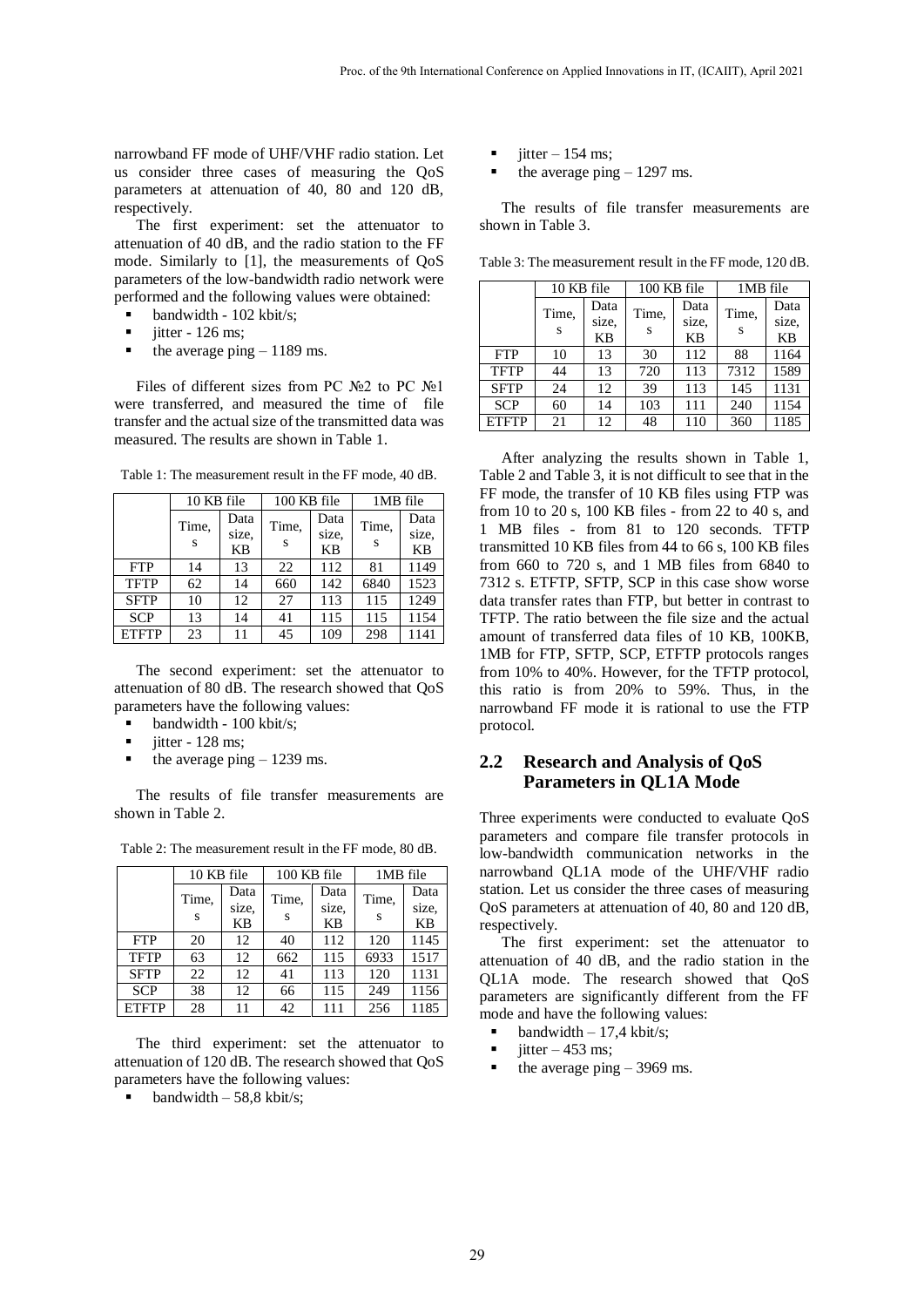Files of different sizes from PC 2 to PC 1 were transferred according to previous measurements. The results of measurements are shown in the Table 4.

Table 4: The measurement result in the QL1A mode, 40 dB.

|              | 10 KB file |       | $\overline{100}$ KB file |           | 1MB file |           |
|--------------|------------|-------|--------------------------|-----------|----------|-----------|
|              | Time.      | Data  | Time,                    | Data      | Time,    | Data      |
|              |            | size. |                          | size.     | S        | size.     |
|              | S          | KB    | S                        | <b>KB</b> |          | <b>KB</b> |
| <b>FTP</b>   | 57         | 13    | 372                      | 112       | 3757     | 1621      |
| <b>TFTP</b>  | 267        | 16    | 2321                     | 169       | 26743    | 1723      |
| <b>SFTP</b>  | 56         | 11    | 195                      | 113       | 2242     | 1649      |
| <b>SCP</b>   | 53         | 15    | 240                      | 120       | 2755     | 1654      |
| <b>ETFTP</b> | 51         | 11    | 165                      | 110       | 1891     | 1579      |

The second experiment: set the attenuator to attenuation of 80 dB. The research showed that QoS parameters have the following values:

- **bandwidth 15.7 kbit/s:**
- jitter  $-476$  ms;
- the average ping 4137 ms.

The results of file transfer measurements are shown in the Table 5.

Table 5: The measurement result in the QL1A mode, 80 dB.

|              | 10 KB file |       |       | 100 KB file |       | 1MB file  |  |
|--------------|------------|-------|-------|-------------|-------|-----------|--|
|              | Time,      | Data  | Time, | Data        | Time, | Data      |  |
|              |            | size. |       | size.       |       | size,     |  |
|              | S          | KB    | S     | <b>KB</b>   | S     | <b>KB</b> |  |
| <b>FTP</b>   | 65         | 13    | 363   | 113         | 3832  | 1626      |  |
| <b>TFTP</b>  | 308        | 12    | 2417  | 169         | 27631 | 1763      |  |
| <b>SFTP</b>  | 72         | 11    | 256   | 113         | 2312  | 1659      |  |
| <b>SCP</b>   | 78         | 12    | 480   | 121         | 2933  | 1674      |  |
| <b>ETFTP</b> | 65         | 12    | 240   | 114         | 1911  | 1583      |  |

The third experiment: set the attenuator to attenuation of 120 dB. The research showed that QoS parameters have the following values:

- **bandwidth**  $-12.5$  kbit/s;
- $\blacksquare$  itter 489 ms;
- the average ping  $-4279$  ms.

The results of file transfer measurements are shown in Table 6.

After analyzing the results shown in the Table 4, Table 5 and Table 6, it is not difficult to see that in QL1A mode ETFTP transmits 10 KB files for 51 – 66 s, 100 KB for 160 - 253 s, and 1 MB for 1891 – 1974 s. The ratio between the file size and the actual amount of data transmitted 10 KB, 100 KB, 1 MB files for ETFTP ranges from 10% to 61%. Other protocols have worse time and actual data rates. Thus,

the ETFTP protocol provides the fastest transfer of files and minimal data overhead in the QL1A mode.

Table 6: The measurement result in the QL1A mode, 120 dB.

|              | 10 KB file |           | 100 KB file |       | 1MB file |           |
|--------------|------------|-----------|-------------|-------|----------|-----------|
|              | Time,<br>S | Data      | Time,       | Data  | Time.    | Data      |
|              |            | size,     |             | size. | S        | size,     |
|              |            | <b>KB</b> | S           | KB    |          | <b>KB</b> |
| <b>FTP</b>   | 120        | 13        | 346         | 113   | 3951     | 1723      |
| <b>TFTP</b>  | 335        | 40        | 720         | 113   | 29767    | 1871      |
| <b>SFTP</b>  | 68         | 12        | 340         | 113   | 2432     | 1789      |
| <b>SCP</b>   | 70         | 15        | 293         | 111   | 3123     | 1811      |
| <b>ETFTP</b> | 66         | 12        | 253         | 116   | 1974     | 1613      |

### **2.3 Research and Analysis of QoS Parameters in ANW2C Mode**

Three experiments were conducted to evaluate QoS parameters and compare file transfer protocols in low-bandwidth communication networks in the narrowband ANW2C mode of the UHF/VHF radio station. Let us consider the three cases of measuring QoS parameters at attenuation of 40, 80 and 120 dB, respectively.

The first experiment: set the attenuator to attenuation of 40 dB, and the radio station in the ANW2C mode. The study showed that this mode of operation has the best QoS parameters compared to other modes:

- bandwidth 259 kbit/s;
- jitter  $-14$  ms;
- $\blacksquare$  the average ping  $-273$  ms.

Files of different sizes from PC №2 to PC №1 were transferred according to the previous measurements. The results are shown in the Table 7.

Table 7: The measurement result in the ANW2C mode, 40 dB.

|              | 10 KB file |       |       | 100 KB file |       | 1MB file  |  |
|--------------|------------|-------|-------|-------------|-------|-----------|--|
|              | Time,      | Data  | Time, | Data        | Time. | Data      |  |
|              | S          | size. | S     | size.       |       | size.     |  |
|              |            | KB    |       | ΚB          |       | <b>KB</b> |  |
| <b>FTP</b>   |            | 12    | 3     | 112         | 34    | 1143      |  |
| <b>TFTP</b>  | 5          | 12    | 62    | 123         | 571   | 1265      |  |
| <b>SFTP</b>  |            | 12    |       | 113         | 33    | 1151      |  |
| <b>SCP</b>   |            | 14    | 3     | 119         | 34    | 1157      |  |
| <b>ETFTP</b> | 7          | 11    | 11    | 109         | 51    | 1124      |  |

The second experiment: set the attenuator to attenuation of 80 dB. The research showed that QoS parameters have the following values: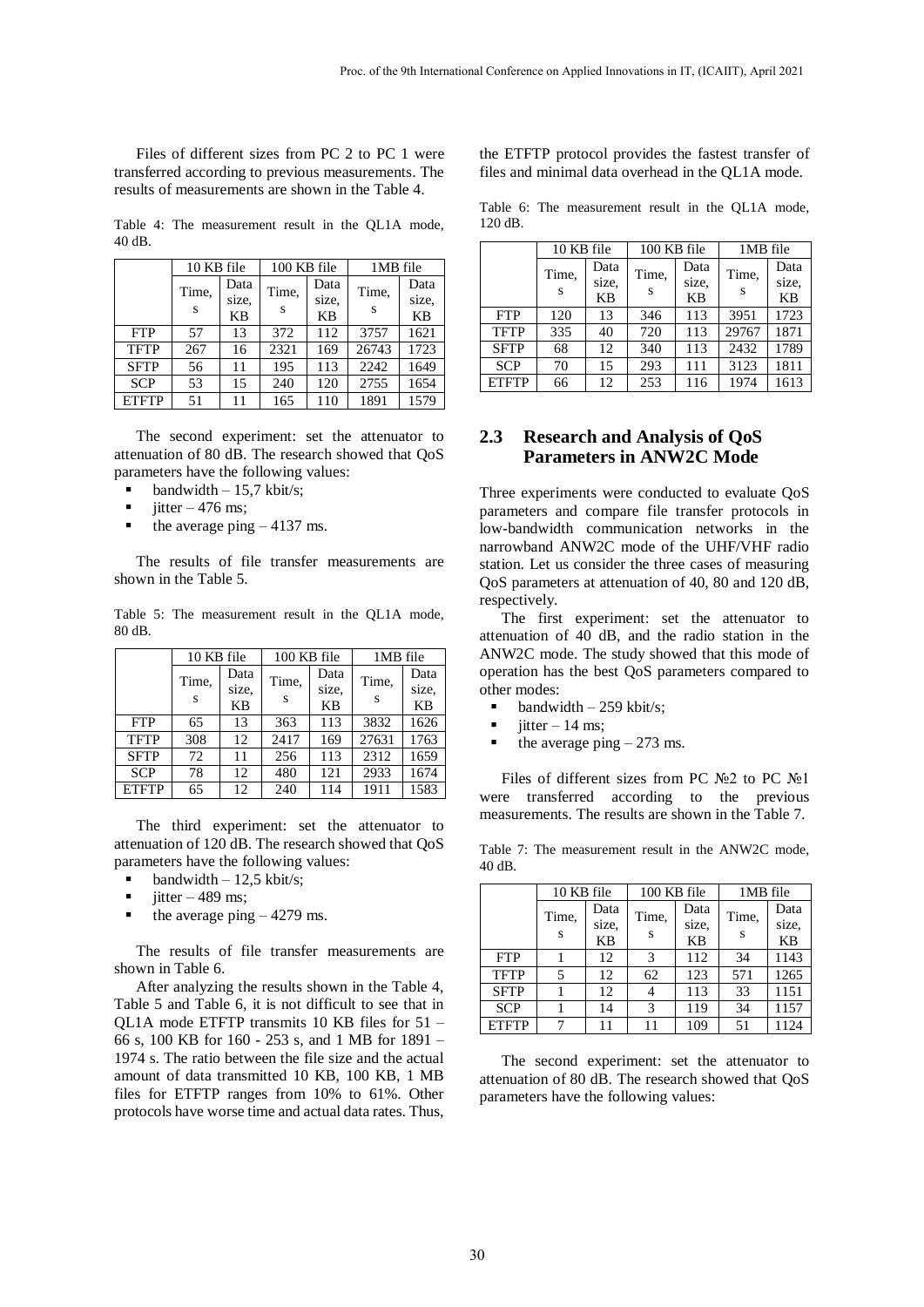- bandwidth 201 kbit/s;
- jitter  $-15$  ms;
- the average ping  $-319$  ms.

The results of file transfer measurements are shown in Table 8.

Table 8: The measurement result in the ANW2C mode, 80 dB.

|              | 10 KB file |       | 100 KB file |           | 1MB file |           |
|--------------|------------|-------|-------------|-----------|----------|-----------|
|              | Time.      | Data  | Time,       | Data      | Time,    | Data      |
|              |            | size, |             | size,     |          | size.     |
|              | S          | KB    | S           | <b>KB</b> | S        | <b>KB</b> |
| <b>FTP</b>   |            | 12    |             | 112       | 33       | 1178      |
| <b>TFTP</b>  |            | 12    | 60          | 118       | 555      | 1102      |
| <b>SFTP</b>  |            | 12    |             | 113       | 33       | 1150      |
| <b>SCP</b>   |            | 14    | 5           | 114       | 60       | 1156      |
| <b>ETFTP</b> | 3          | 12    | 21          | 116       | 83       | 1185      |

The third experiment: set the attenuator to attenuation of 120 dB. The research showed that QoS parameters have the following values:

- bandwidth  $-150.8$  kbit/s;
- jitter  $-34$  ms;
- the average ping  $-327$  ms.

The results of file transfer measurements are shown in Table 9.

Table 9: The measurement result in the ANW2C mode, 120 dB.

|              | 10 KB file |       | 100 KB file |           | 1MB file |           |
|--------------|------------|-------|-------------|-----------|----------|-----------|
|              | Time,      | Data  | Time,       | Data      | Time,    | Data      |
| ٠            |            | size, |             | size,     |          | size,     |
|              | S          | KB    | S           | <b>KB</b> | S        | <b>KB</b> |
| <b>FTP</b>   |            | 12    | 7           | 112       | 68       | 1143      |
| <b>TFTP</b>  | 6          | 12    | 55          | 111       | 555      | 1142      |
| <b>SFTP</b>  |            | 12    |             | 113       | 35       | 1150      |
| <b>SCP</b>   |            | 12    | 5           | 112       | 67       | 1102      |
| <b>ETFTP</b> | 5          | 11    | 22          | 116       | 240      | 1185      |

It is not difficult to see that according to the results shown in Table 7, Table 8 and Table 9, in the ANW2C mode, the FTP, SFTP and SCP protocols transmit 10 KB files in 1 s, 100 KB in 3 - 7 s, and 1 MB for 33 - 68 s. TFTP with ETFTP transferred 10 KB files in 3 - 7 s, 100 KB in 11 - 62 s, 1 MB in 51 - 571 s. The ratio between file size and the actual amount of data transferred was 10% to 27% for all protocols. Thus, in this mode it is rational to use protocols FTP, SCP, SFTP.

### **2.4 Recommendations for Use of File Transfer Protocols in Low-Bandwidths Networks**

Based on the experiments, the following recommendations can be proposed:

1) It is advisable to use ETFTP in narrowband, low latency and low bandwidth radio networks.

2) In broadband radio channels with low latency and high bandwidth, compared to narrowband radio modes, it is advisable to use FTP protocol.

3) TFTP has the worst QoS parameters when transferring files, but it should be used when you need to occupy only part of the maximum bandwidth.

4) In the narrowband mode of UHF/VHF radio stations, it is rational to compress files before sending them to reduce data transmission time.

The application of the research results allows to rationally use the existing file transfer protocols in the construction of governmental ACS of the low echelon management level depending on the type and conditions of use of modern UHF/VHF radio stations.

## **3 CONCLUSIONS**

1) The QoS parameters of FTP, TFTP, SCP, SFTP and ETFTP file transfer protocols in low-bandwidth radio networks based on UHF/VHF radio stations were measured.

2) The analysis of expediency for various file transfer protocols is carried out. Recommendations for their use depending on the operating modes of UHF/VHF radio stations are given.

3) It is not advisable to transfer files larger than 1 MB in narrowband modes of radio stations because a significant delay in data transmission can result in losses of information relevance.

4) Approbation of the research results allows building governmental ACS of the low echelon management level with the ability to transfer files in low-bandwidth networks with the rational use of bandwidth of the radio channels.

5) The research results of this article and publications [1, 6] represent the part of work concerning development of telecommunication system model with QoS parameters in UHF/VHF radio networks.